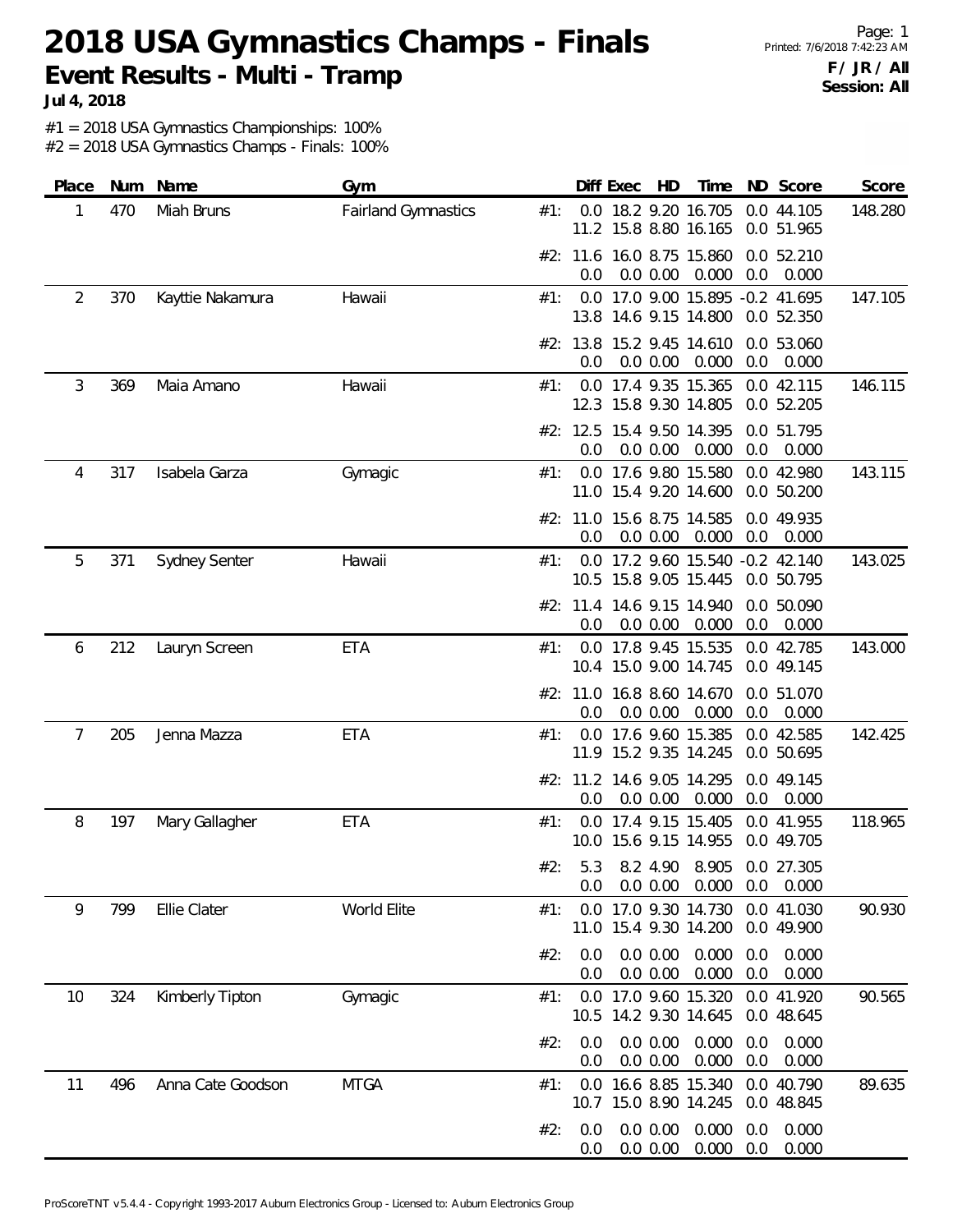**Jul 4, 2018**

#1 = 2018 USA Gymnastics Championships: 100%

| Place |     | Num Name         | Gym                      |     | Diff Exec   | – HD                                         | Time           |            | ND Score                 | Score  |
|-------|-----|------------------|--------------------------|-----|-------------|----------------------------------------------|----------------|------------|--------------------------|--------|
| 12    | 487 | Erin Dirr        | <b>MJM Studios</b>       | #1: | 8.0         | 0.0 16.8 9.55 15.365<br>14.6 9.10 14.610     |                |            | 0.0 41.715<br>0.0 46.310 | 88.025 |
|       |     |                  |                          | #2: | 0.0<br>0.0  | 0.0 0.00<br>0.0 0.00                         | 0.000<br>0.000 | 0.0<br>0.0 | 0.000<br>0.000           |        |
| 13    | 294 | Ella Manfre      | Garden State             | #1: | 0.0<br>10.0 | 17.0 9.30 15.120<br>12.6 8.75 13.925         |                |            | 0.0 41.420<br>0.0 45.275 | 86.695 |
|       |     |                  |                          | #2: | 0.0<br>0.0  | 0.0 0.00<br>0.0 0.00                         | 0.000<br>0.000 | 0.0<br>0.0 | 0.000<br>0.000           |        |
| 14    | 814 | Ellie Sousa      | World Elite              | #1: | 0.0<br>10.9 | 17.0 9.35 14.710<br>11.2 8.75 13.785         |                |            | 0.0 41.060<br>0.0 44.635 | 85.695 |
|       |     |                  |                          | #2: | 0.0<br>0.0  | 0.0 0.00<br>0.0 0.00                         | 0.000<br>0.000 | 0.0<br>0.0 | 0.000<br>0.000           |        |
| 15    | 525 | Andi Holmes      | <b>NVG</b>               | #1: | 0.0<br>8.4  | 16.0 9.30 14.390<br>14.2 8.90 13.730         |                |            | 0.0 39.690<br>0.0 45.230 | 84.920 |
|       |     |                  |                          | #2: | 0.0<br>0.0  | 0.0 0.00<br>0.0 0.00                         | 0.000<br>0.000 | 0.0<br>0.0 | 0.000<br>0.000           |        |
| 16    | 305 | Zoe Conklin      | Giguere Gymnastics       | #1: | 0.0<br>9.7  | 15.4 9.00 14.150<br>12.8 9.25 13.525         |                |            | 0.0 38.550<br>0.0 45.275 | 83.825 |
|       |     |                  |                          | #2: | 0.0<br>0.0  | 0.0 0.00<br>0.0 0.00                         | 0.000<br>0.000 | 0.0<br>0.0 | 0.000<br>0.000           |        |
| 17    | 791 | Abigail Unger    | Wcc                      | #1: | 0.0<br>9.1  | 16.4 9.50 14.375<br>10.6 8.80 12.740         |                |            | 0.0 40.275<br>0.0 41.240 | 81.515 |
|       |     |                  |                          | #2: | 0.0<br>0.0  | 0.0 0.00<br>0.0 0.00                         | 0.000<br>0.000 | 0.0<br>0.0 | 0.000<br>0.000           |        |
| 18    | 813 | Allie Singer     | World Elite              | #1: | 0.0<br>7.3  | 16.6 9.10 14.255<br>9.8 6.25                 | 9.770          |            | 0.0 39.955<br>0.0 33.120 | 73.075 |
|       |     |                  |                          | #2: | 0.0<br>0.0  | 0.0 0.00<br>0.0 0.00                         | 0.000<br>0.000 | 0.0<br>0.0 | 0.000<br>0.000           |        |
| 19    | 756 | McKenzie Petrich | <b>Ultimate Air</b>      | #1: | 0.0<br>5.9  | 16.8 9.55 14.900<br>8.6 4.90                 | 8.815          |            | 0.0 41.250<br>0.0 28.215 | 69.465 |
|       |     |                  |                          |     | 0.0         | #2: 0.0 0.0 0.00 0.000 0.0 0.000<br>0.0 0.00 | 0.000          | 0.0        | 0.000                    |        |
| 20    | 656 | Ellen Heinen     | <b>T&amp;T Express</b>   | #1: | 0.0<br>1.7  | 18.4 9.80 16.055<br>1.6 0.95                 | 1.660          | 0.0        | 0.0 44.255<br>5.910      | 50.165 |
|       |     |                  |                          | #2: | 0.0<br>0.0  | 0.0 0.00<br>0.0 0.00                         | 0.000<br>0.000 | 0.0<br>0.0 | 0.000<br>0.000           |        |
| 21    | 132 | Nikita Oberoi    | <b>Dulles Gymnastics</b> | #1: | 0.0<br>1.8  | 14.8 9.35 13.805<br>2.8 1.55                 | 2.855          | 0.0        | 0.0 37.955<br>9.005      | 46.960 |
|       |     |                  |                          | #2: | 0.0<br>0.0  | 0.0 0.00<br>0.0 0.00                         | 0.000<br>0.000 | 0.0<br>0.0 | 0.000<br>0.000           |        |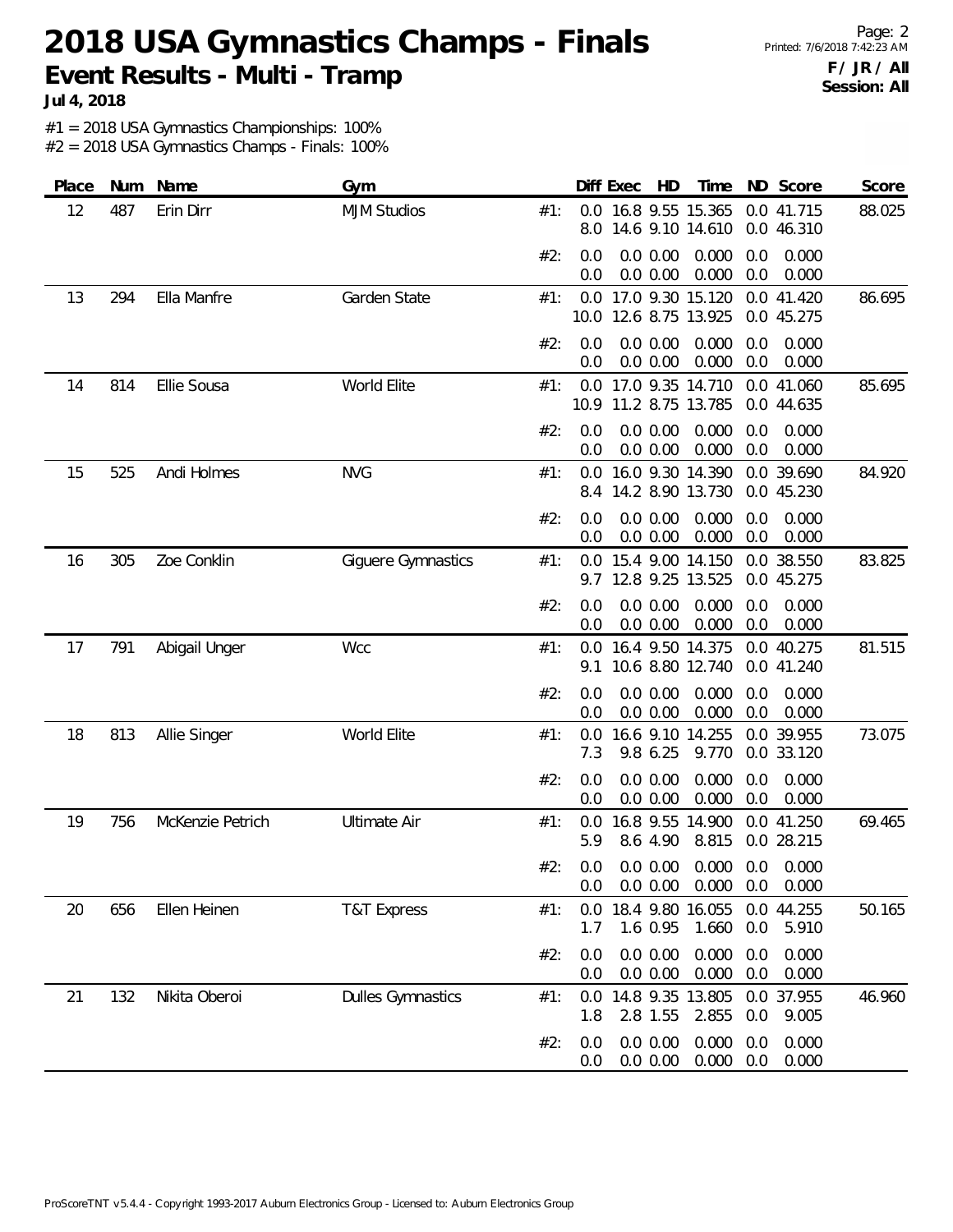**Jul 4, 2018**

#1 = 2018 USA Gymnastics Championships: 100%

| Place |     | Num Name           | Gym                        |     |                 | Diff Exec            | HD | Time                                                             |            | ND Score                 | Score   |
|-------|-----|--------------------|----------------------------|-----|-----------------|----------------------|----|------------------------------------------------------------------|------------|--------------------------|---------|
| 1     | 15  | Logan Gilbert      | 3TI                        | #1: | 13.5            |                      |    | 0.0 18.6 9.60 17.225<br>15.6 8.70 15.995                         |            | 0.0 45.425<br>0.0 53.795 | 152.905 |
|       |     |                    |                            |     | 0.0             | 0.0 0.00             |    | #2: 13.8 15.4 8.80 15.685<br>0.000                               | 0.0        | 0.0 53.685<br>0.000      |         |
| 2     | 248 | Trevor Harder      | Flip Force NC              | #1: |                 |                      |    | 0.0 18.0 9.55 16.895<br>14.0 13.0 8.75 16.360                    |            | 0.0 44.445<br>0.0 52.110 | 149.060 |
|       |     |                    |                            |     | #2: 14.0<br>0.0 | 0.0 0.00             |    | 13.4 8.95 16.155<br>0.000                                        | 0.0        | 0.0 52.505<br>0.000      |         |
| 3     | 59  | Elijah Vogel       | Airborne Colorado          | #1: | 0.0             |                      |    | 18.0 9.45 16.465<br>13.7 13.6 8.90 14.915                        |            | 0.0 43.915<br>0.0 51.115 | 147.595 |
|       |     |                    |                            |     | 0.0             | 0.0 0.00             |    | #2: 14.4 14.4 8.90 14.865<br>0.000                               | 0.0        | 0.0 52.565<br>0.000      |         |
| 4     | 217 | Nicholas Verderosa | <b>ETA</b>                 | #1: |                 |                      |    | 0.0 18.4 9.15 16.150<br>13.7 12.8 8.55 15.435                    |            | 0.0 43.700<br>0.0 50.485 | 147.080 |
|       |     |                    |                            |     | 0.0             | 0.0 0.00             |    | #2: 14.2 14.6 8.60 15.495<br>0.000                               | 0.0        | 0.0 52.895<br>0.000      |         |
| 5     | 422 | Raf Bryant         | <b>Integrity Athletics</b> | #1: |                 |                      |    | 0.0 16.2 9.25 15.995<br>11.4 15.8 8.60 15.545                    |            | 0.0 41.445<br>0.0 51.345 | 144.270 |
|       |     |                    |                            |     | #2: 11.4<br>0.0 | 0.0 0.00             |    | 15.4 9.40 15.280<br>0.000                                        | 0.0        | 0.0 51.480<br>0.000      |         |
| 6     | 169 | <b>Weston Sitz</b> | Eagle Gymnastics TX        | #1: | 0.0<br>12.1     |                      |    | 16.4 9.40 15.725<br>14.8 8.85 15.030                             |            | 0.0 41.525<br>0.0 50.780 | 142.815 |
|       |     |                    |                            |     | #2: 12.1<br>0.0 | 0.0 0.00             |    | 14.6 9.00 14.810<br>0.000                                        | 0.0        | 0.0 50.510<br>0.000      |         |
| 7     | 580 | Aidan Casey        | <b>SGA Ballard</b>         | #1: |                 |                      |    | 0.0 16.4 9.15 16.020 -0.2 41.370<br>12.6 13.2 8.40 14.770        |            | 0.0 48.970               | 132.115 |
|       |     |                    |                            |     | 0.0             | 0.0 0.00             |    | #2: 10.4 11.8 7.25 12.325<br>0.000                               | 0.0        | 0.0 41.775<br>0.000      |         |
| 8     | 723 | Nick Francken      | Tornado Sport Club         | #1: | 0.0<br>12.1     |                      |    | 18.6 9.55 15.945 -0.2 43.895<br>15.6 9.05 14.610 0.0 51.360      |            |                          | 121.595 |
|       |     |                    |                            | #2: | 0.0             | 0.0 0.00             |    | 6.1 8.0 4.50 7.740 0.0 26.340<br>0.000                           | 0.0        | 0.000                    |         |
| 9     | 426 | Logan Neff         | <b>Integrity Athletics</b> | #1: | 0.0<br>10.3     |                      |    | 14.8 9.55 15.950<br>14.8 8.75 15.530                             |            | 0.0 40.300<br>0.0 49.380 | 89.680  |
|       |     |                    |                            | #2: | 0.0<br>0.0      | 0.0 0.00<br>0.0 0.00 |    | 0.000<br>0.000                                                   | 0.0<br>0.0 | 0.000<br>0.000           |         |
| 10    | 779 | Zeke Dayton        | Wasatch                    | #1: | 0.0<br>11.3     |                      |    | 16.8 9.25 14.925<br>13.2 9.00 13.690                             |            | 0.0 40.975<br>0.0 47.190 | 88.165  |
|       |     |                    |                            | #2: | 0.0<br>0.0      | 0.0 0.00<br>0.0 0.00 |    | 0.000<br>0.000                                                   | 0.0<br>0.0 | 0.000<br>0.000           |         |
| 11    | 734 | Dylan McGuire      | Trevinos                   | #1: | 0.0             |                      |    | 15.2 8.80 14.935 -0.2 38.735<br>10.6 13.4 8.95 14.660 0.0 47.610 |            |                          | 86.345  |
|       |     |                    |                            | #2: | 0.0<br>0.0      | 0.0 0.00<br>0.0 0.00 |    | 0.000<br>0.000                                                   | 0.0<br>0.0 | 0.000<br>0.000           |         |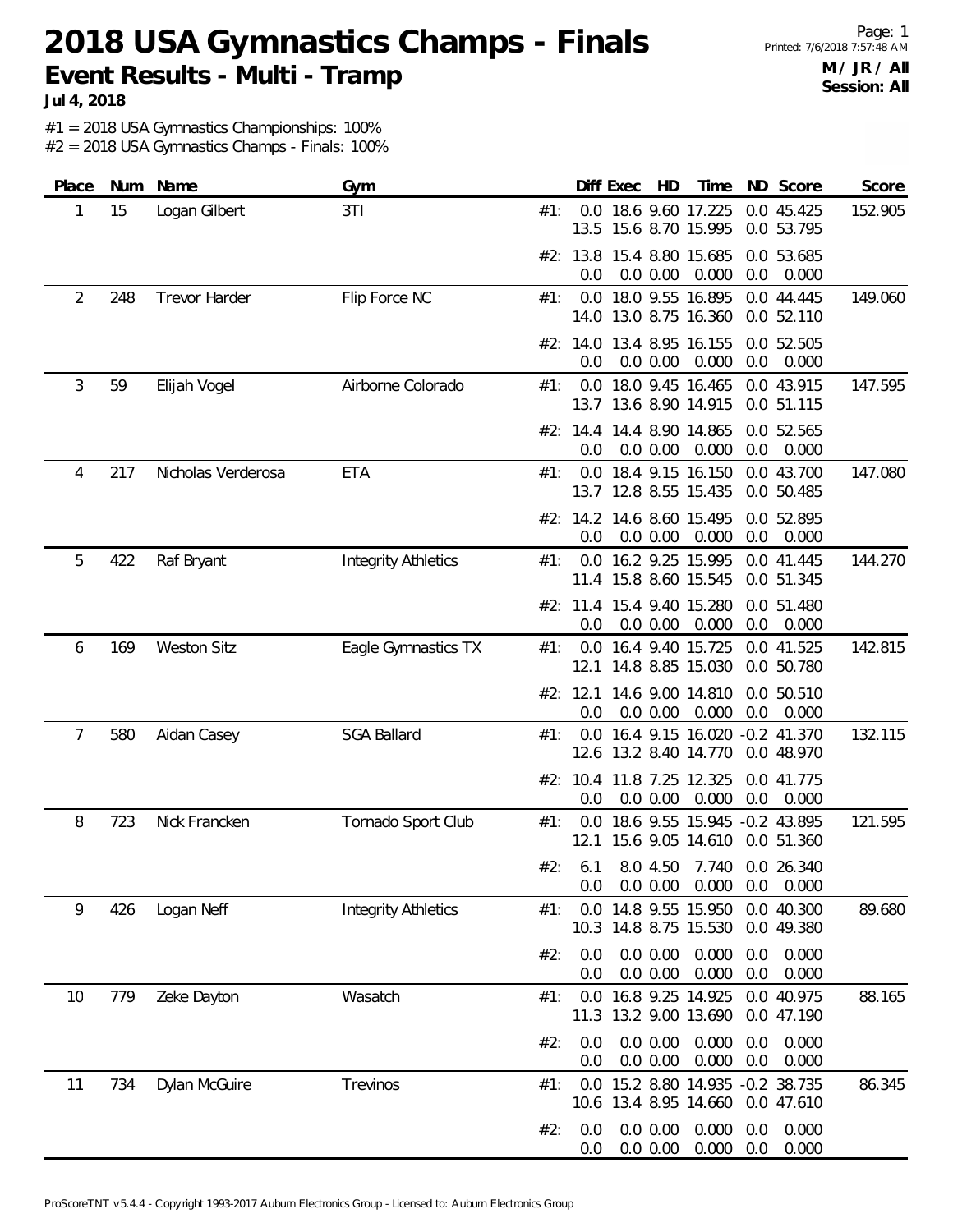**Jul 4, 2018**

#1 = 2018 USA Gymnastics Championships: 100%

| Place | <b>Num</b> | Name            | Gym                 |     | Diff Exec  | HD                                       | Time            | ND Score                 |                  | <b>Score</b> |
|-------|------------|-----------------|---------------------|-----|------------|------------------------------------------|-----------------|--------------------------|------------------|--------------|
| 12    | 616        | Joshua Rasoul   | So Cal TTC          | #1: | 12.3       | 0.0 11.8 6.10 11.225<br>14.2 8.60 15.575 |                 | 0.0 29.125<br>0.0 50.675 |                  | 79.800       |
|       |            |                 |                     | #2: | 0.0<br>0.0 | 0.0 0.00<br>0.0 0.00                     | 0.000<br>0.000  | 0.0<br>0.0               | 0.000<br>0.000   |              |
| 13    | 716        | Andrew Kehias   | Top Star            | #1: | 0.0<br>7.2 | 16.8 9.15 15.900<br>8.4 5.25             | 9.040           | 0.0 41.850<br>0.0        | 29.890           | 71.740       |
|       |            |                 |                     | #2: | 0.0<br>0.0 | 0.0 0.00<br>0.0 0.00                     | 0.000<br>0.000  | 0.0<br>0.0               | 0.000<br>0.000   |              |
| 14    | 350        | Charlie Larson  | <b>Gypsy Flyers</b> | #1: | 0.0<br>6.2 | 17.0 9.20 14.615<br>8.0 5.00             | 8.385           | 0.0 40.815<br>0.0 27.585 |                  | 68.400       |
|       |            |                 |                     | #2: | 0.0<br>0.0 | 0.0 0.00<br>0.0 0.00                     | 0.000<br>0.000  | 0.0<br>0.0               | 0.000<br>0.000   |              |
| 15    | 664        | Ashton Young    | T&T Express         | #1: | 0.0<br>5.6 | 18.4 9.85<br>6.0 3.35                    | 17.215<br>6.365 | 0.0<br>0.0 21.315        | 45.465           | 66.780       |
|       |            |                 |                     | #2: | 0.0<br>0.0 | 0.0 0.00<br>0.0 0.00                     | 0.000<br>0.000  | 0.0<br>0.0               | 0.000<br>0.000   |              |
| 16    | 251        | Jonathan Reagan | Flip Force NC       | #1: | 0.0<br>4.6 | 15.4 8.75 16.155<br>6.0 3.70             | 6.385           | 0.0<br>0.0               | 40.305<br>20.685 | 60.990       |
|       |            |                 |                     | #2: | 0.0<br>0.0 | 0.0 0.00<br>0.0 0.00                     | 0.000<br>0.000  | 0.0<br>0.0               | 0.000<br>0.000   |              |
| 17    | 475        | Zachary Ramacci | Midwest Training    | #1: | 0.0<br>1.8 | 17.8 9.50 16.705<br>1.4 1.00             | 1.620           | 0.0<br>0.0               | 44.005<br>5.820  | 49.825       |
|       |            |                 |                     | #2: | 0.0<br>0.0 | 0.0 0.00<br>0.0 0.00                     | 0.000<br>0.000  | 0.0<br>0.0               | 0.000<br>0.000   |              |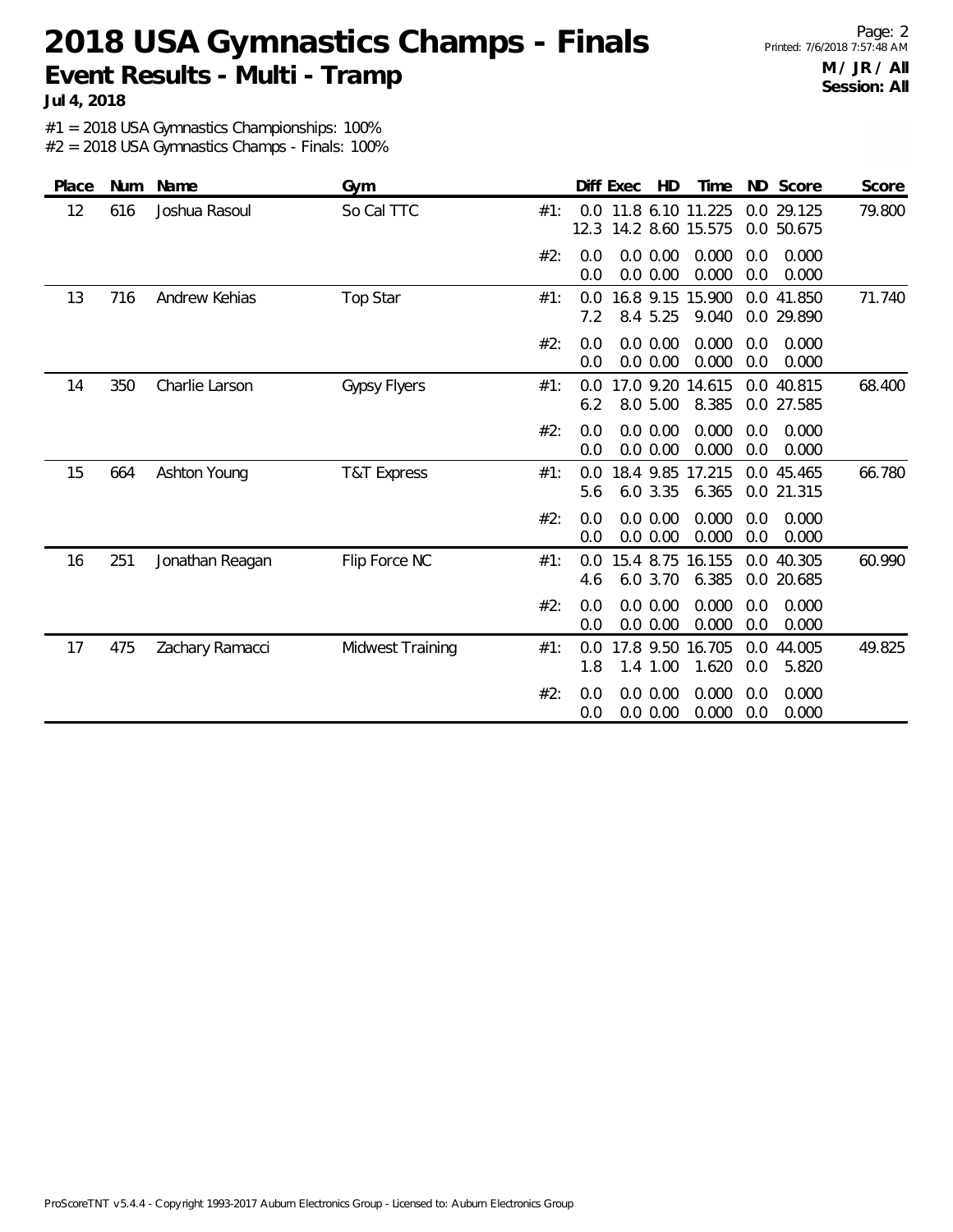Page: 1 Printed: 7/6/2018 8:10:12 AM **F / JR / All Session: All**

**Jul 4, 2018**

#1 = 2018 USA Gymnastics Championships: 100%

| Place          | Num | Name                | Gym                        |     | Diff Exec<br>ND Score                                   | Score   |
|----------------|-----|---------------------|----------------------------|-----|---------------------------------------------------------|---------|
| 1              | 529 | Eve Doudican        | Oklahoma Extreme           | #1: | 8.5 26.4<br>0.0 34.900<br>26.5<br>8.9<br>0.0 35.400     | 136.600 |
|                |     |                     |                            | #2: | 8.5<br>25.9<br>0.0 34.400<br>27.5<br>4.4<br>0.0 31.900  |         |
| $\overline{2}$ | 390 | Ashley McDonald     | <b>High Altitude</b>       | #1: | $3.6$ 27.3<br>0.0 30.900<br>26.6 -0.3 30.100<br>3.8     | 124.300 |
|                |     |                     |                            | #2: | 3.6<br>28.0<br>0.0 31.600<br>3.8 27.9<br>0.0 31.700     |         |
| 3              | 550 | Ayanna Albright     | <b>Premier Athletics</b>   | #1: | 3.6 27.4<br>0.0 31.000<br>26.5<br>4.1<br>0.0 30.600     | 123.400 |
|                |     |                     |                            | #2: | 3.4<br>27.8<br>0.0 31.200<br>26.7<br>0.0 30.600<br>3.9  |         |
| 4              | 534 | Megan Moeller       | Oklahoma Extreme           | #1: | 3.9<br>25.4 -0.5 28.800<br>27.2<br>3.8<br>0.0 31.000    | 122.000 |
|                |     |                     |                            | #2: | 0.0 31.100<br>3.8<br>27.3<br>3.4 27.7<br>0.0 31.100     |         |
| 5              | 111 | Morgan Vermillion   | CIGA                       | #1: | 1.2 25.8<br>0.0 27.000<br>4.1<br>26.2<br>0.0 30.300     | 120.400 |
|                |     |                     |                            | #2: | 3.6 28.3<br>0.0 31.900<br>27.1<br>0.0 31.200<br>4.1     |         |
| 6              | 470 | Miah Bruns          | <b>Fairland Gymnastics</b> | #1: | 27.8 -0.3 30.900<br>3.4<br>3.8 27.8<br>0.0 31.600       | 120.200 |
|                |     |                     |                            | #2: | 0.0 31.200<br>3.6 27.6<br>25.3<br>0.0 26.500<br>1.2     |         |
| $\overline{7}$ | 314 | Ellie Kirane        | Gym Academy Rockford       | #1: | 22.8<br>2.9<br>0.0 25.700<br>25.4 0.0 29.500<br>4.1     | 111.300 |
|                |     |                     |                            | #2: | 22.0 -0.6 25.200<br>3.8<br>27.2<br>3.7<br>0.0 30.900    |         |
| 8              | 182 | <b>Rilian Smith</b> | Elite World                | #1: | 1.2 23.8 0.0 25.000<br>2.5 24.3 -3.0 23.800             | 70.700  |
|                |     |                     |                            | #2: | 20.8<br>0.0 21.900<br>1.1<br>0.0<br>0.0<br>0.0<br>0.000 |         |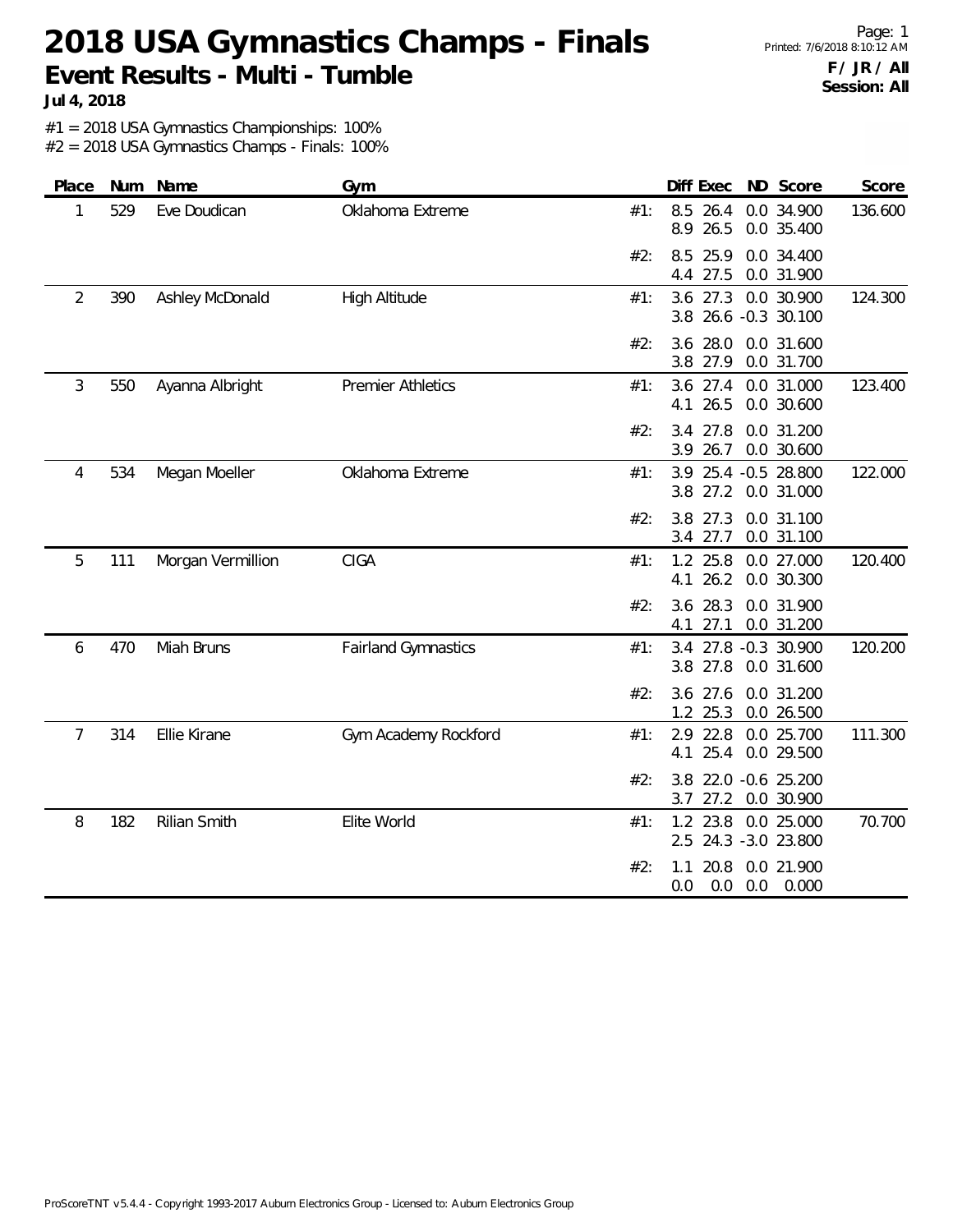Page: 1 Printed: 7/6/2018 7:57:54 AM **M / JR / All Session: All**

**Jul 4, 2018**

#1 = 2018 USA Gymnastics Championships: 100% #2 = 2018 USA Gymnastics Champs - Finals: 100%

| Place          | Num | Name                | Gym                        | Diff Exec<br>ND Score<br>Score                                                   |
|----------------|-----|---------------------|----------------------------|----------------------------------------------------------------------------------|
| 1              | 581 | Haydn Fitzgerald    | <b>SGA Ballard</b>         | 8.6 26.8<br>0.0 35.400<br>147.800<br>#1:<br>9.9 27.0 -0.6 36.300                 |
|                |     |                     |                            | 8.8 28.7<br>0.0 37.500<br>#2:<br>28.3<br>10.3<br>0.0 38.600                      |
| 2              | 779 | Zeke Dayton         | Wasatch                    | 23.7<br>8.5<br>0.0 32.200<br>134.700<br>#1:<br>8.3 25.3<br>0.0 33.600            |
|                |     |                     |                            | 4.8<br>28.9<br>0.0 33.700<br>#2:<br>8.3 26.9<br>0.0 35.200                       |
| 3              | 698 | Dominic Dumas       | <b>TFS</b>                 | 8.7 26.9<br>0.0 35.600<br>132.100<br>#1:<br>7.4 16.9<br>0.0 24.300               |
|                |     |                     |                            | 26.0<br>0.0 34.700<br>#2:<br>8.7<br>13.0 24.8 -0.3 37.500                        |
| 4              | 266 | Noah Riley          | <b>FlipCity South</b>      | 8.2 24.2<br>128.600<br>0.0 32.400<br>#1:<br>8.8 24.3<br>0.0 33.100               |
|                |     |                     |                            | 0.0 32.800<br>8.2 24.6<br>#2:<br>8.4 22.5 -0.6 30.300                            |
| 5              | 422 | Raf Bryant          | <b>Integrity Athletics</b> | 128.200<br>3.6 28.4 0.0 32.000<br>#1:<br>4.3 27.8 -0.3 31.800                    |
|                |     |                     |                            | $3.6$ 28.3<br>0.0 31.900<br>#2:<br>28.2<br>0.0 32.500<br>4.3                     |
| 6              | 682 | Aniket Rahane       | Team Legacy                | 124.900<br>8.5<br>26.9<br>0.0 35.400<br>#1:<br>16.5<br>0.0 19.600<br>3.1         |
|                |     |                     |                            | 8.5 25.6<br>0.0 34.100<br>#2:<br>0.0 35.800<br>8.7<br>27.1                       |
| $\overline{7}$ | 734 | Dylan McGuire       | Trevinos                   | 3.6 23.7<br>0.0 27.300<br>115.300<br>#1:<br>4.7 24.6<br>0.0 29.300               |
|                |     |                     |                            | $3.6$ 27.4<br>0.0 31.000<br>#2:<br>2.4 25.6 -0.3 27.700                          |
| 8              | 350 | Charlie Larson      | <b>Gypsy Flyers</b>        | 23.8<br>2.9<br>0.0 26.700<br>109.900<br>#1:<br>2.6 15.8<br>0.0 18.400            |
|                |     |                     |                            | #2: 8.3 24.3 0.0 32.600<br>4.4 27.8 0.0 32.200                                   |
| 9              | 177 | <b>Grant Forsee</b> | Elite World                | 0.0<br>$0.0\quad 0.0$<br>0.000<br>0.000<br>#1:<br>$0.0\quad 0.0$<br>0.0<br>0.000 |
|                |     |                     |                            | $0.0\quad 0.0$<br>0.000<br>#2:<br>0.0<br>$0.0\ 0.0$<br>0.000<br>0.0              |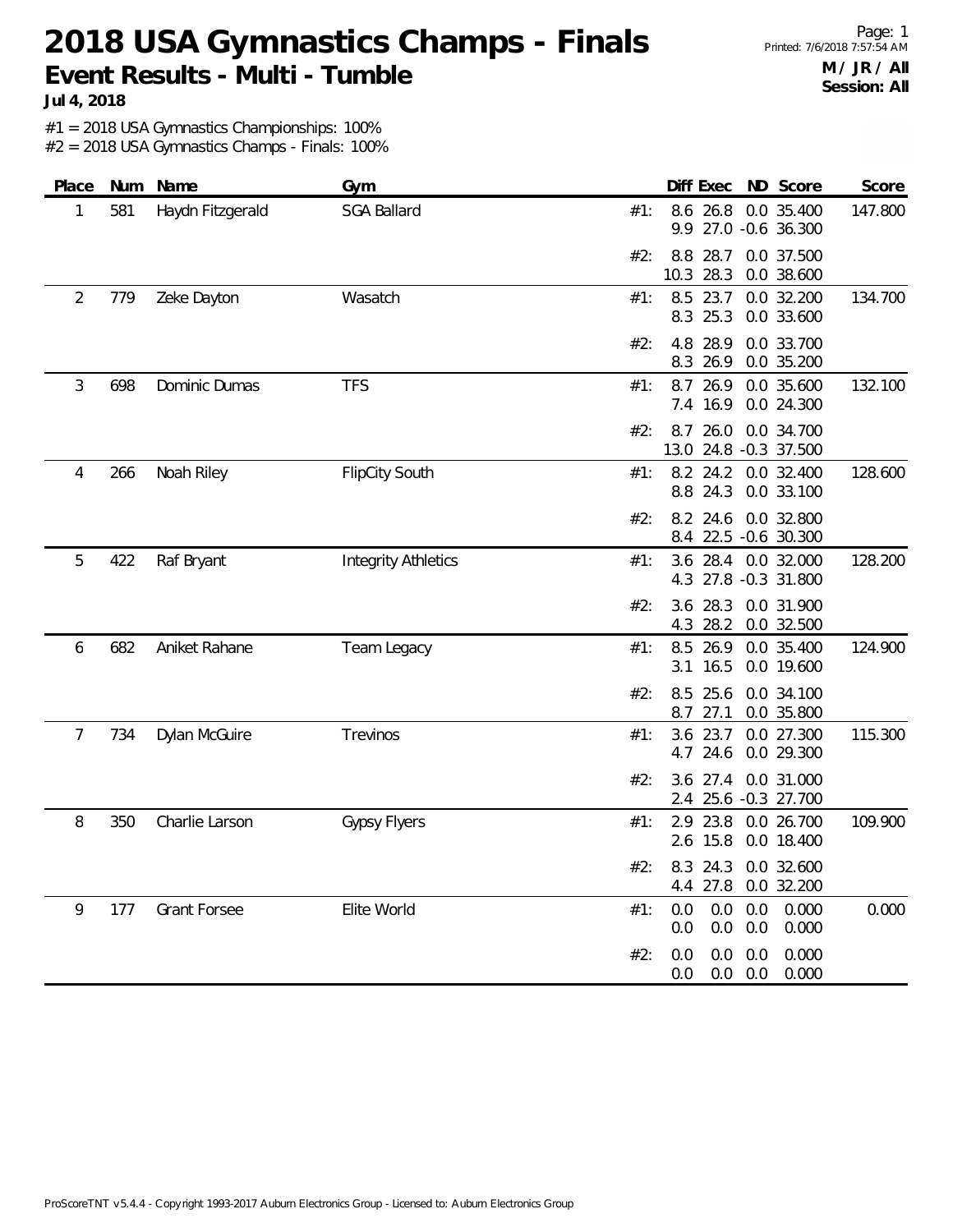Page: 1 Printed: 7/6/2018 6:54:22 AM **F / JR / All Session: All**

**Jul 4, 2018**

#1 = 2018 USA Gymnastics Championships: 100%

| Place          | Num | Name                 | Gym         |     | Diff Exec<br>ND Score                                    | Score   |
|----------------|-----|----------------------|-------------|-----|----------------------------------------------------------|---------|
| 1              | 370 | Kayttie Nakamura     | Hawaii      | #1: | 5.4 27.4 -0.9 31.900<br>5.6 28.2<br>0.0 33.800           | 136.600 |
|                |     |                      |             | #2: | 6.8 28.4<br>0.0 35.200<br>7.2 28.5<br>0.0 35.700         |         |
| $\overline{2}$ | 813 | Allie Singer         | World Elite | #1: | 5.2 27.5 -0.3 32.400<br>5.6 28.1<br>0.0 33.700           | 133.900 |
|                |     |                      |             | #2: | 6.0 28.5<br>0.0 34.500<br>6.0 28.2 -0.9 33.300           |         |
| 3              | 369 | Maia Amano           | Hawaii      | #1: | 5.0 28.0<br>0.0 33.000<br>5.2 28.4<br>0.0 33.600         | 132.800 |
|                |     |                      |             | #2: | 4.8<br>28.1<br>0.0 32.900<br>5.2 28.1<br>0.0 33.300      |         |
| 4              | 525 | Andi Holmes          | <b>NVG</b>  | #1: | 4.8 28.4<br>0.0 33.200<br>4.8 28.5 -0.9 32.400           | 132.200 |
|                |     |                      |             | #2: | 5.2 27.8 -0.3 32.700<br>5.6 28.3 0.0 33.900              |         |
| 5              | 317 | Isabela Garza        | Gymagic     | #1: | 5.6 27.8 -0.9 32.500<br>5.2 28.5<br>0.0 33.700           | 122.100 |
|                |     |                      |             | #2: | 2.8 20.0<br>0.0 22.800<br>5.2 27.9<br>0.0 33.100         |         |
| 6              | 496 | Anna Cate Goodson    | <b>MTGA</b> | #1: | 4.8 27.1 -0.3 31.600<br>27.6<br>0.0 32.400<br>4.8        | 108.600 |
|                |     |                      |             | #2: | 19.9<br>0.0 22.300<br>2.4<br>19.9<br>0.0 22.300<br>2.4   |         |
| 7              | 371 | <b>Sydney Senter</b> | Hawaii      | #1: | 0.0<br>0.0<br>0.0<br>0.000<br>0.0<br>0.0<br>0.0<br>0.000 | 0.000   |
|                |     |                      |             | #2: | 0.0<br>0.0<br>0.000<br>0.0<br>0.0<br>0.0<br>0.000<br>0.0 |         |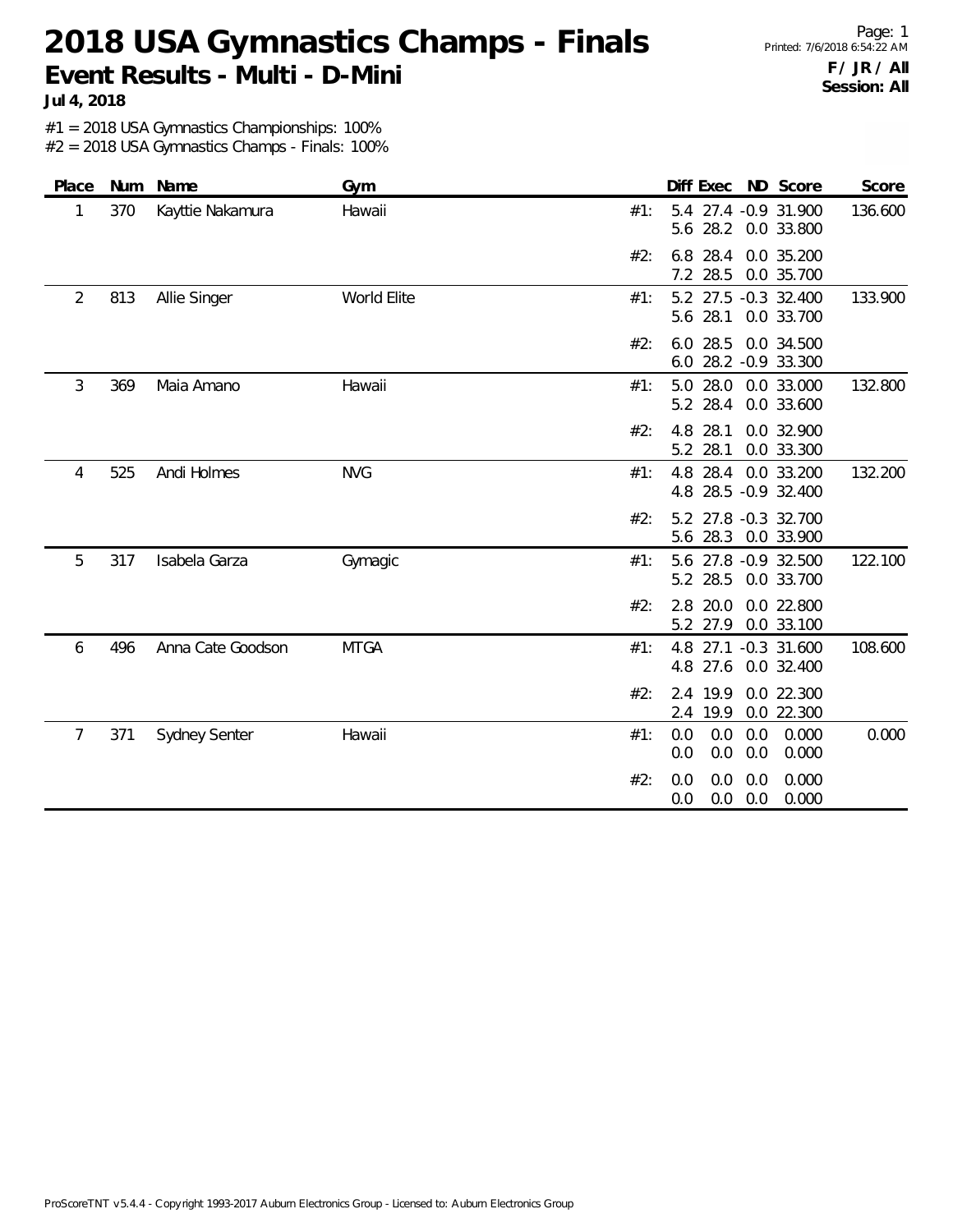Page: 1 Printed: 7/6/2018 7:14:26 AM **M / JR / All Session: All**

**Jul 4, 2018**

#1 = 2018 USA Gymnastics Championships: 100%

| Place          | Num | Name            | Gym                        | Diff Exec ND Score<br>Score                                          |
|----------------|-----|-----------------|----------------------------|----------------------------------------------------------------------|
| 1              | 716 | Andrew Kehias   | Top Star                   | 7.2 27.6 -0.3 34.500<br>137.900<br>#1:<br>7.2 28.1<br>0.0 35.300     |
|                |     |                 |                            | 6.8 28.1 -0.9 34.000<br>#2:<br>6.8 28.2 -0.9 34.100                  |
| $\overline{2}$ | 248 | Trevor Harder   | Flip Force NC              | 6.8 28.6 0.0 35.400<br>137.600<br>#1:<br>6.8 28.4 -0.3 34.900        |
|                |     |                 |                            | 5.3 28.4 -0.9 32.800<br>#2:<br>5.6 28.9 0.0 34.500                   |
| 3              | 616 | Joshua Rasoul   | So Cal TTC                 | 135.600<br>6.8 28.4 0.0 35.200<br>#1:<br>6.0 28.7<br>0.0 34.700      |
|                |     |                 |                            | 28.0 -1.5 32.500<br>#2:<br>6.0<br>5.6 28.5 -0.9 33.200               |
| 4              | 734 | Dylan McGuire   | Trevinos                   | 133.100<br>5.8 27.2<br>0.0 33.000<br>#1:<br>5.6 28.3<br>0.0 33.900   |
|                |     |                 |                            | 4.8 28.3<br>0.0 33.100<br>#2:<br>28.3<br>0.0 33.100<br>4.8           |
| 5              | 475 | Zachary Ramacci | Midwest Training           | 28.2 - 0.9 34.600<br>132.500<br>#1:<br>7.3<br>6.4 27.6<br>0.0 34.000 |
|                |     |                 |                            | 5.2 27.8<br>0.0 33.000<br>#2:<br>4.4 27.7 -1.2 30.900                |
| 6              | 59  | Elijah Vogel    | Airborne Colorado          | 129.400<br>5.6 28.1 0.0 33.700<br>#1:<br>5.6 27.6 -0.9 32.300        |
|                |     |                 |                            | 5.2 27.9 -1.2 31.900<br>#2:<br>27.4<br>4.1<br>0.0 31.500             |
| 7              | 580 | Aidan Casey     | <b>SGA Ballard</b>         | 128.800<br>7.4 28.1<br>0.0 35.500<br>#1:<br>6.8 28.2<br>0.0 35.000   |
|                |     |                 |                            | 2.4 20.4<br>0.0 22.800<br>#2:<br>7.6 27.9<br>0.0 35.500              |
| 8              | 723 | Nick Francken   | Tornado Sport Club         | 6.6 27.9<br>0.0 34.500<br>125.400<br>#1:<br>6.4 28.1<br>0.0 34.500   |
|                |     |                 |                            | 3.2 20.0 0.0 23.200<br>#2:<br>5.2 28.0 0.0 33.200                    |
| 9              | 422 | Raf Bryant      | <b>Integrity Athletics</b> | 6.0 27.8 -1.5 32.300<br>65.900<br>#1:<br>6.0 27.9 -0.3 33.600        |
|                |     |                 |                            | 0.0<br>0.0<br>0.0<br>0.000<br>#2:<br>0.0<br>0.0<br>0.000<br>0.0      |
| 10             | 350 | Charlie Larson  | <b>Gypsy Flyers</b>        | 3.2 20.2 0.0 23.400<br>60.200<br>#1:<br>8.4 28.4<br>0.0 36.800       |
|                |     |                 |                            | 0.0<br>0.0<br>0.000<br>#2:<br>0.0<br>0.0<br>0.0<br>0.000<br>0.0      |
| 11             | 606 | Julian Wright   | <b>Silver Stars</b>        | 2.8 20.6 0.0 23.400<br>58.500<br>#1:<br>7.6 28.4 -0.9 35.100         |
|                |     |                 |                            | 0.0<br>0.0<br>0.0<br>0.000<br>#2:<br>0.0<br>0.0<br>0.000<br>0.0      |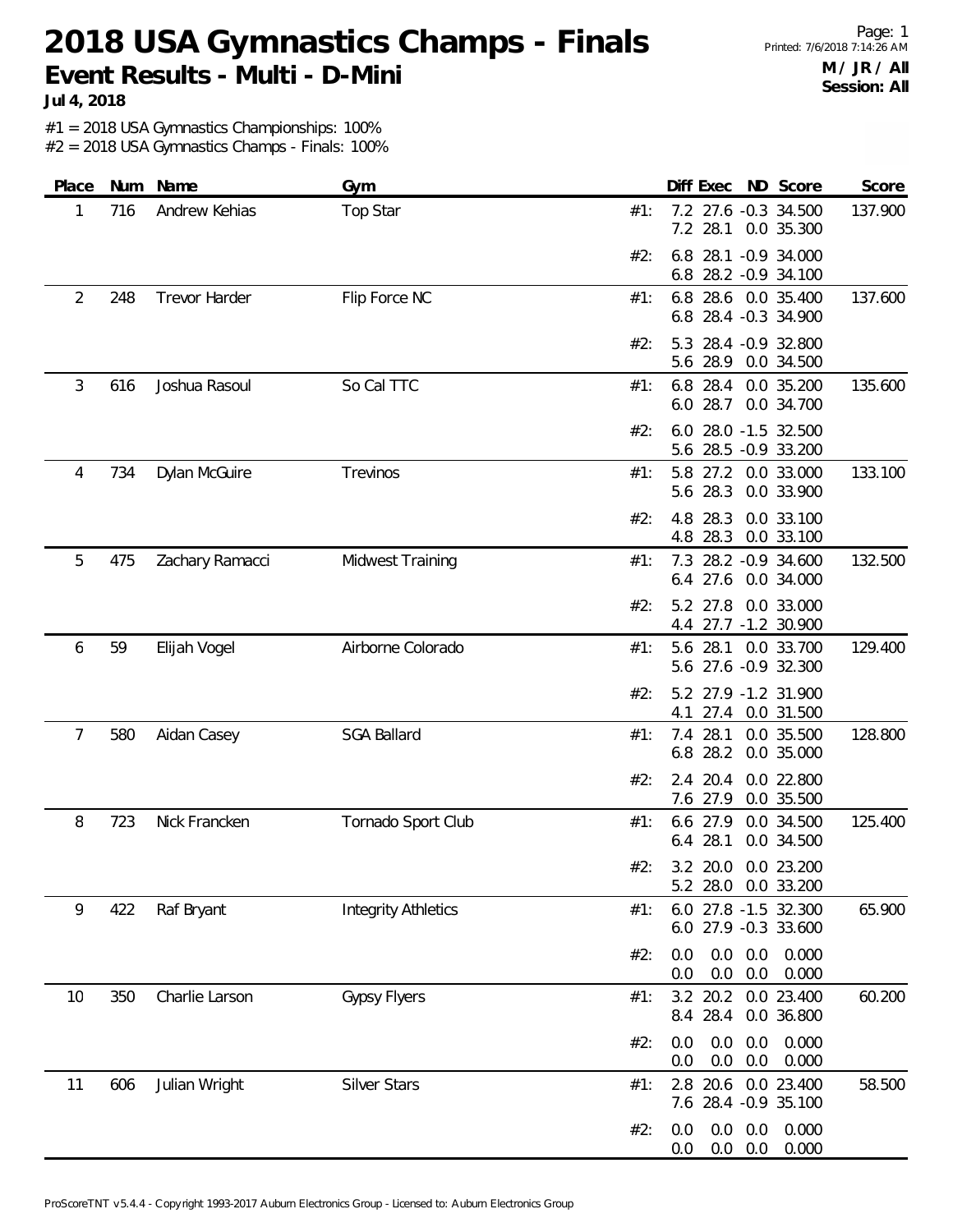**Jul 4, 2018**

#1 = 2018 USA Gymnastics Championships: 100%

| Place | Num | Name               | Gym                        | Diff Exec<br>ND Score<br>Score                                               |
|-------|-----|--------------------|----------------------------|------------------------------------------------------------------------------|
| 12    | 169 | <b>Weston Sitz</b> | Eagle Gymnastics TX        | 7.2 27.6 -0.3 34.500<br>57.700<br>#1:<br>3.2 20.0<br>0.0 23.200              |
|       |     |                    |                            | 0.0<br>0.0<br>0.0<br>0.000<br>#2:<br>0.0<br>0.0<br>0.0<br>0.000              |
| 13    | 426 | Logan Neff         | <b>Integrity Athletics</b> | 54.500<br>20.2<br>0.0 22.600<br>#1:<br>2.4<br>27.5 -1.2 31.900<br>5.6        |
|       |     |                    |                            | #2:<br>0.0<br>0.0<br>0.0<br>0.000<br>0.0<br>0.0<br>0.0<br>0.000              |
| 14    | 581 | Haydn Fitzgerald   | <b>SGA Ballard</b>         | 28.9<br>0.0 35.300<br>35.300<br>#1:<br>6.4<br>0.0<br>0.0<br>0.0<br>0.000     |
|       |     |                    |                            | 0.0<br>0.0<br>0.0<br>0.000<br>#2:<br>0.0<br>$0.0\,$<br>0.000<br>0.0          |
| 15    | 682 | Aniket Rahane      | Team Legacy                | 28.0<br>0.0 34.400<br>34.400<br>#1:<br>6.4<br>0.0<br>0.0<br>0.0<br>0.000     |
|       |     |                    |                            | 0.0<br>0.0<br>0.0<br>0.000<br>#2:<br>0.0<br>0.0<br>0.0<br>0.000              |
| 16    | 126 | Dylan Byrne        | <b>Dulles Gymnastics</b>   | 27.4 -0.9 32.500<br>32.500<br>6.0<br>#1:<br>0.0<br>0.0<br>0.0<br>0.000       |
|       |     |                    |                            | 0.0<br>#2:<br>0.0<br>0.0<br>0.000<br>$0.0\,$<br>$0.0\,$<br>0.000<br>0.0      |
| 17    | 770 | Liam Warsaw        | W TX TNT EXPLOSION         | 29.300<br>0.0<br>0.0<br>0.0<br>0.000<br>#1:<br>$25.6 - 1.5$<br>5.2<br>29.300 |
|       |     |                    |                            | 0.0<br>0.0<br>0.000<br>#2:<br>0.0<br>0.0<br>0.0<br>0.000<br>0.0              |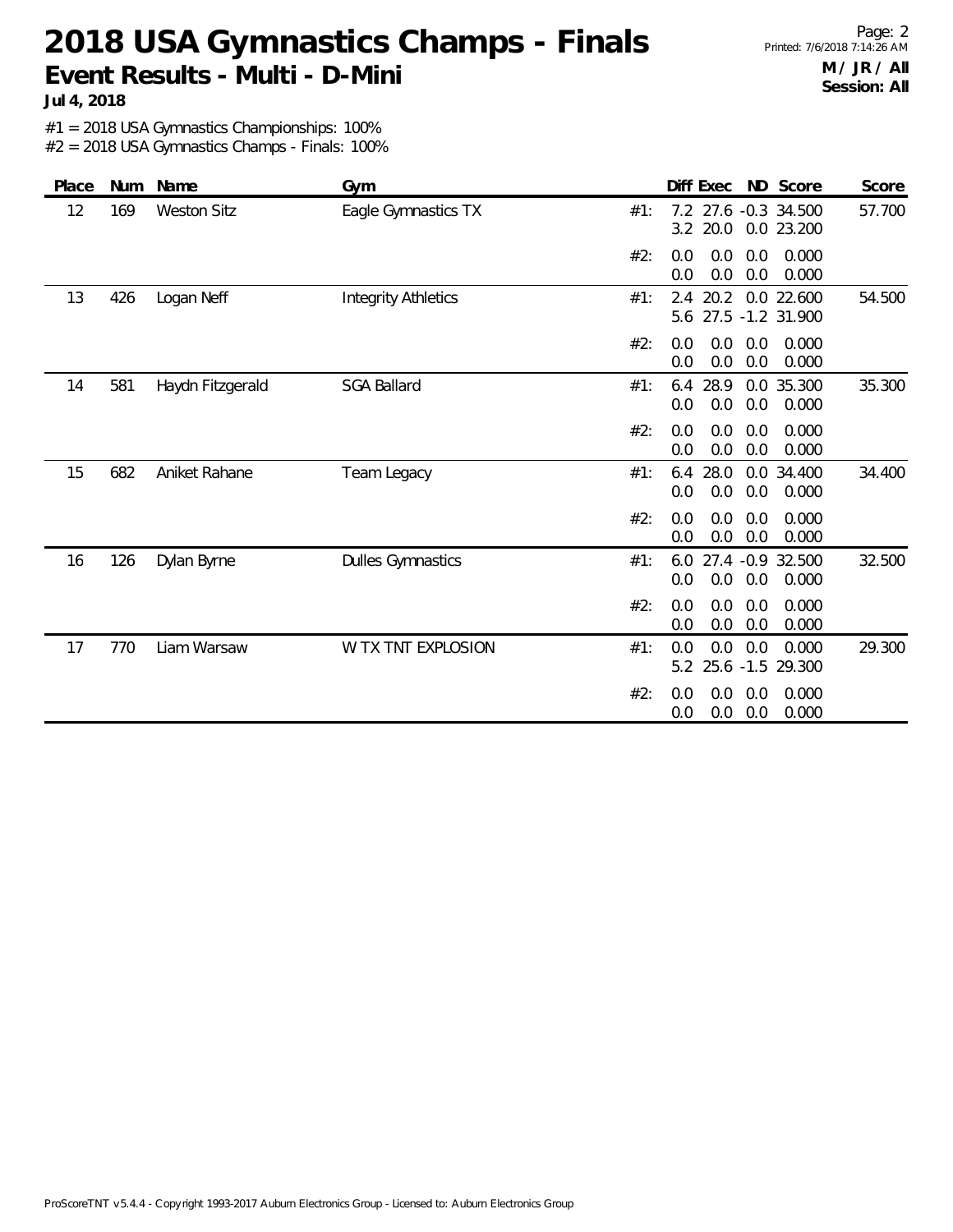Page: 1 Printed: 7/4/2018 5:04 PM **F / JR / All Session: All**

**Jul 4, 2018**

#1 = 2018 USA Gymnastics Championships: 100%

| Place          |      | Num Name             | Gym                    |     |             | Diff Exec     | HD                     |              |     | Sync ND Score            | Score   |
|----------------|------|----------------------|------------------------|-----|-------------|---------------|------------------------|--------------|-----|--------------------------|---------|
| 1              | 3116 | Garza - McNary       | Gymagic                | #1: | 9.6         | 0.0 17.1 0.00 | 15.4 0.00              | 19.4<br>18.8 |     | 0.0 36.500<br>0.0 43.800 | 123.600 |
|                |      |                      |                        | #2: | 0.0         | 9.6 15.9 0.00 | 0.0 0.00               | 17.8<br>0.0  | 0.0 | 0.0 43.300<br>0.000      |         |
| $\overline{2}$ | 4570 | Dirr - Tipton        | <b>MJM Studios</b>     | #1: | 0.0<br>9.8  |               | 16.7 0.00<br>15.0 0.00 | 18.4<br>18.8 |     | 0.0 35.100<br>0.0 43.600 | 119.900 |
|                |      |                      |                        | #2: | 9.8<br>0.0  |               | 13.8 0.00<br>0.0 0.00  | 17.6<br>0.0  | 0.0 | 0.0 41.200<br>0.000      |         |
| 3              | 5551 | Heinen - Senter      | <b>T&amp;T Express</b> | #1: | 0.0         | 8.2 15.4 0.00 | 16.9 0.00              | 17.4<br>15.6 |     | 0.0 34.300<br>0.0 39.200 | 117.000 |
|                |      |                      |                        | #2: | 8.2<br>0.0  |               | 16.5 0.00<br>0.0 0.00  | 18.8<br>0.0  | 0.0 | 0.0 43.500<br>0.000      |         |
| 4              | 5161 | Gallagher - Okun     | <b>ETA</b>             | #1: | 0.0<br>8.5  |               | 16.8 0.00<br>15.3 0.00 | 16.4<br>17.2 |     | 0.0 33.200<br>0.0 41.000 | 112.800 |
|                |      |                      |                        | #2: | 8.5<br>0.0  |               | 14.9 0.00<br>0.0 0.00  | 15.2<br>0.0  | 0.0 | 0.0 38.600<br>0.000      |         |
| 5              | 5182 | Amano - Nakamura     | Hawaii                 | #1: | 0.0<br>11.4 |               | 17.7 0.00<br>16.0 0.00 | 18.2<br>16.8 |     | 0.0 35.900<br>0.0 44.200 | 102.800 |
|                |      |                      |                        | #2: | 5.7<br>0.0  |               | 7.8 0.00<br>0.0 0.00   | 9.2<br>0.0   | 0.0 | 0.0 22.700<br>0.000      |         |
| 6              |      | 5412 Clater - Singer | World Elite            | #1: | 0.0<br>8.9  |               | 17.2 0.00<br>15.3 0.00 | 17.6<br>15.2 |     | 0.0 34.800<br>0.0 39.400 | 87.400  |
|                |      |                      |                        | #2: | 2.9<br>0.0  |               | 5.1 0.00<br>0.0 0.00   | 5.2<br>0.0   | 0.0 | 0.0 13.200<br>0.000      |         |